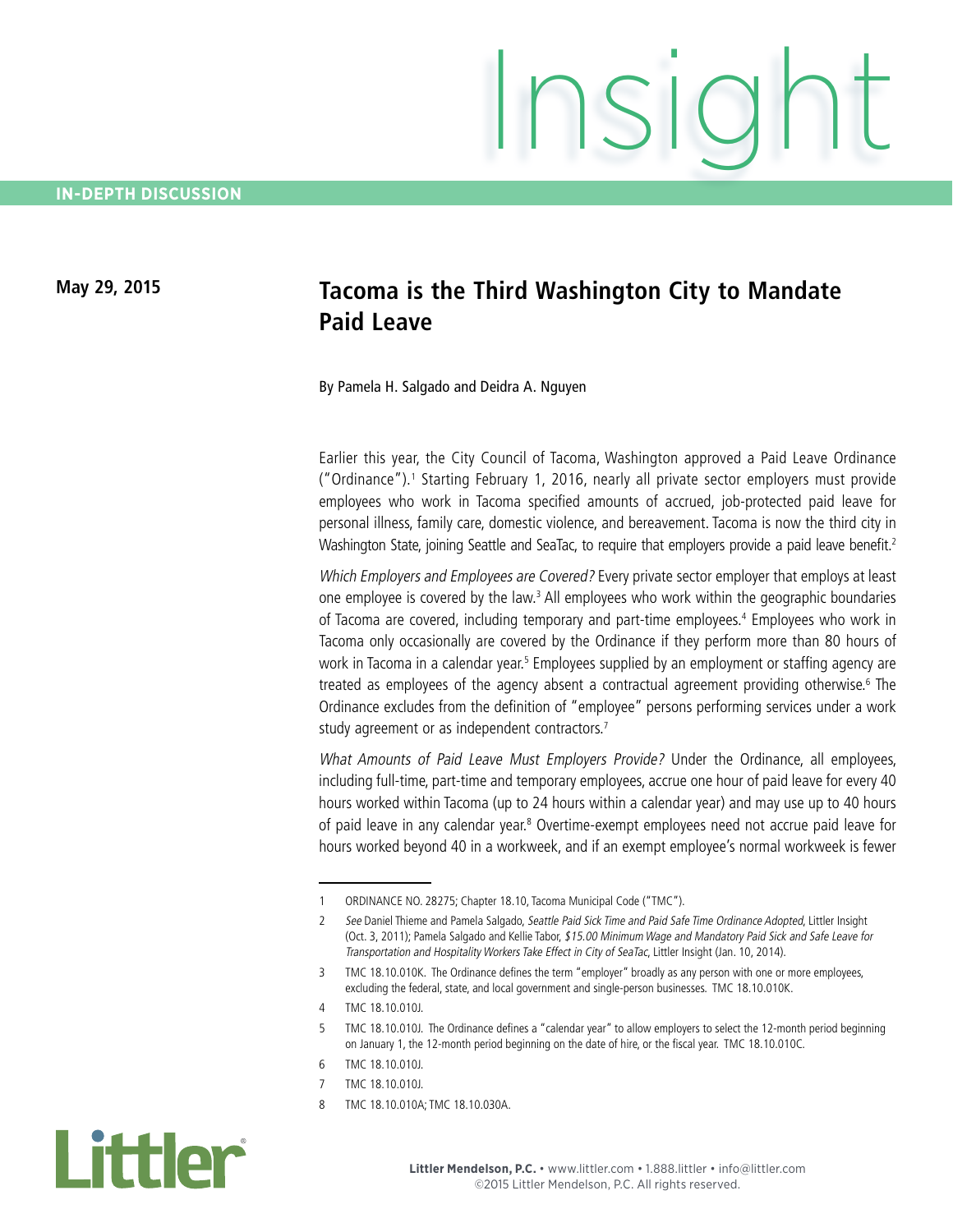than 40 hours, paid leave may be accrued based on the employee's normal workweek.<sup>9</sup> Paid leave must begin to accrue at the commencement of employment, or on the date the Ordinance goes into effect, whichever is later.

Must Employers Permit Employees to Carry Over Unused Leave Into the Following Calendar Year? Employees may carry over up to 24 hours of unused paid leave into the following calendar year.<sup>10</sup>

What Amounts of Paid Leave May Employees Use? Employees are entitled to use up to 24 hours of accrued paid leave in any calendar year.<sup>11</sup> Employees who have carried over paid leave from a prior year may use a total of 40 hours of paid leave in the calendar year.<sup>12</sup>

For What Purposes May the Paid Leave Be Used? A single bank of paid leave must be made available for the following uses:

- • The Employee's Own Illness or Medical Care. An employee is entitled to paid leave for an absence resulting from an employee's mental or physical illness, injury, or health condition; for medical diagnosis, care or treatment; or for preventive medical care.<sup>13</sup> There is no requirement that the absence involve a "serious health condition" as is required for coverage under the federal Family and Medical Leave Act (FMLA).
- Family Care. An employee is entitled to paid leave to care for a family member who has any of those same medical conditions.<sup>14</sup> There is no requirement that a "serious health condition" be involved, or that the employee's presence be necessary. Covered family members include a child, spouse, registered domestic partner,<sup>15</sup> parent, and grandparent.
- Business Closure. An employee is entitled to paid leave when the employee's place of business has been closed by order of a public official because of an infectious agent, biological toxin or hazardous material.<sup>16</sup>
- School Closure. An employee is entitled to paid leave to care for a child whose school or place of care has been closed by order of a public official.17 There is no specific exclusion for weather-related closures.
- Domestic Violence. An employee is entitled to paid leave attributable to domestic violence, sexual assault or stalking for which unpaid leave must be granted pursuant to the Washington Domestic Violence Leave Law (RCW Chapter 49.76) to seek or obtain, for the employee or the employee's family member, legal or law enforcement assistance, social services, safety planning, relocation, or other actions to increase safety.18
- Bereavement. An employee is entitled to paid leave for bereavement related to the death of a child, grandparent, parent, or spouse.<sup>19</sup>

May Employers Specify Minimum Increments for Use of Paid Leave? Employers may require a minimum use of accrued paid leave, subject to the federal Fair Labor Standards Act (FLSA).20 If an employer does not establish a minimum use policy for employees who are non-exempt under

- 9 TMC 18.10.020C.
- 10 TMC 18.10.030B.
- 11 TMC 18.10.030B.
- 12 TMC 18.10.030B.
- 13 TMC 18.10.030C1.
- 14 TMC 18.10.030C2.
- 15 The Tacoma Ordinance is not limited to domestic partnerships registered with the State of Washington and instead encompasses domestic partnerships registered under the City of Seattle Registration of Domestic Partnerships ordinance. Unlike domestic partner registration under Washington State law, Seattle domestic partnership is available to heterosexual couples under the age of 62. Also, individuals may more readily enter and leave Seattle domestic partnerships. Unlike domestic partnership under state law, Seattle domestic partnership status can be dissolved by a simple filing with the City. The City of Seattle's Domestic Partnership Registration Program is summarized at [http://www.seattle.gov/](http://www.seattle.gov/cityclerk/services-and-programs/domestic-partnership-registration) [cityclerk/services-and-programs/domestic-partners....](http://www.seattle.gov/cityclerk/services-and-programs/domestic-partnership-registration)
- 16 TMC 18.10.030C3.
- 17 TMC 18.10.030C4.
- 18 TMC 18.10.030C5-7. While, unlike the Seattle ordinance, the Tacoma Ordinance does not specifically allow employees to access paid leave to seek treatment of injuries caused by domestic violence, sexual assault, or stalking or attend to such treatment for a victim who is the employee's family member (RCW 49.76.030(2)) or to obtain, or assist a family member in obtaining, mental health counseling related to an incident of domestic violence, sexual assault, or stalking in which the employee or the employee's family member was the victim (RCW 49.76.030(4)), such uses would likely fall within an employee's ability to take paid leave for the employee's own illness (TMC 18.10.030C1) or to care for a family member with an illness (TMC 18.10.030C2).
- 19 TMC 18.10.030C8; TMC 18.10.010M.
- 20 TMC 18.10.030E.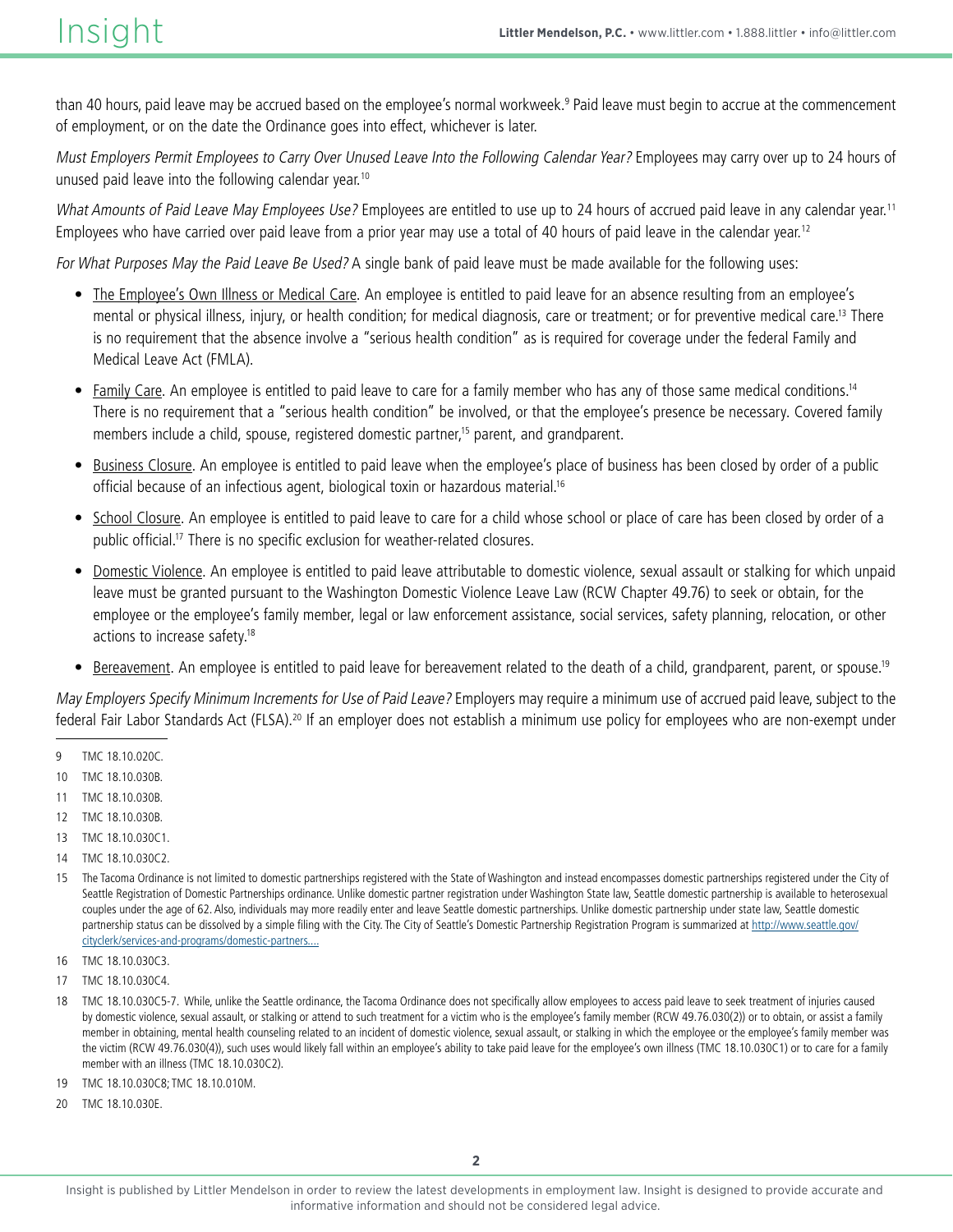the FLSA, employees may use accrued time in hourly increments. For employees who are exempt under the FLSA, the employer may deduct paid leave in accordance with the FLSA.<sup>21</sup>

How May Shift Substitutions Be Handled? The employer and employee may mutually agree to the employee working additional hours or shifts within the same or the next pay period in lieu of the employee using available paid leave to cover the missed hours or shifts.<sup>22</sup> The employer may not require such a shift substitution, however, and must still comply with applicable laws concerning overtime pay.<sup>23</sup> The Ordinance does not limit an employer's ability to permit employees to voluntarily exchange assigned hours or "trade shifts" or to donate unused paid leave to another employee.<sup>24</sup> In eating and drinking establishments only, if the employer offers, and the employee accepts, substitute hours or shifts, the employer may, at its discretion, deduct from the employee's accrued paid leave the smaller of the amount of paid leave that was requested or the amount of time worked during the substitute period.<sup>25</sup> The employer is not required to offer such substitute hours or shifts, and the employee is not required to accept such an offer.<sup>26</sup>

What Pay Rate Applies When Employees Use Paid Leave? Employees using paid leave must be compensated at the same hourly rate and with the same benefits, including health care benefits, $27$  as the employee would have earned during the time the paid leave is used.<sup>28</sup> "Paid leave" does not include compensation for lost tips or commissions, and compensation is required only for hours that an employee was scheduled to have worked.

When May Employees Begin Using Paid Leave? An employee may begin using accrued paid leave beginning on the employee's 180th calendar day of employment.<sup>29</sup> Employees who have been employed for at least 180 calendar days as of the effective date of the Ordinance will be eligible to begin accruing and using paid leave upon the Ordinance's effective date.

What Advance Notice Must an Employee Provide When Using Paid Leave? Tacoma paid leave "shall be provided upon the request of an employee, and the request shall include the expected duration of the absence when possible."<sup>30</sup> Employees may be required to comply with the employer's usual and customary notice and procedural requirements for absences and/or leave requests, provided they do not conflict with the purposes for which the leave is needed. When the leave is foreseeable, a written request must be provided at least 10 days in advance, or as early as possible, unless the employer's policy requires less advance notice.<sup>31</sup> The employee must also make reasonable efforts to schedule the foreseeable time off so as not to unduly disrupt the employer's operations.<sup>32</sup> When the need for paid leave is unforeseeable, the employee should request paid leave as soon as practical and must generally comply with the employer's established notification or call-in policies and procedures.<sup>33</sup>

Must Employers Cash Out Unused Paid Leave Upon Separation of Employment? The Ordinance does not require employers to cash out unused paid leave upon separation from employment.<sup>34</sup>

- 22 TMC 18.10.030G.
- 23 TMC 18.10.030G.
- 24 TMC 18.10.030H, J.
- 25 TMC 18.10.030H. For example, assume a restaurant employee who was scheduled to work a five-hour shift on Thursday morning requested to miss the shift and take five hours of paid leave under the Ordinance for the missed shift. If the employer offered, and the employee accepted, a substitute shift of four hours on Friday evening, the employer could, at its discretion, deduct four hours (the number of hours worked during the substitute shift, which is smaller than the amount of leave the employee requested for the missed shift) from the employee's paid leave bank. If the employee did not work at an "eating and/or drinking establishment," as defined by the Ordinance, or if the employer did not offer (or the employee did not accept) a substitute shift, the employer could deduct five hours (the amount of paid leave requested) from the employee's paid leave bank.
- 26 TMC 18.10.030H.
- 27 The requirement to continue health care benefits is likely preempted by ERISA.
- 28 TMC 18.10.010O.
- 29 TMC 18.10.030A. It appears that an employee's total period of employment, both inside and outside of Tacoma, is counted for this purpose.
- 30 TMC 18.10.030D.
- 31 TMC 18.10.030D1.
- 32 TMC 18.10.030F.
- 33 TMC 18.10.030D2.
- 34 TMC 18.10.030L.

<sup>21</sup> Employers should also be aware that Washington Department of Labor & Industries has issued guidance that employers may not dock exempt employees' leave banks for absences of less than an hour without jeopardizing the salary basis test required for white collar exemptions.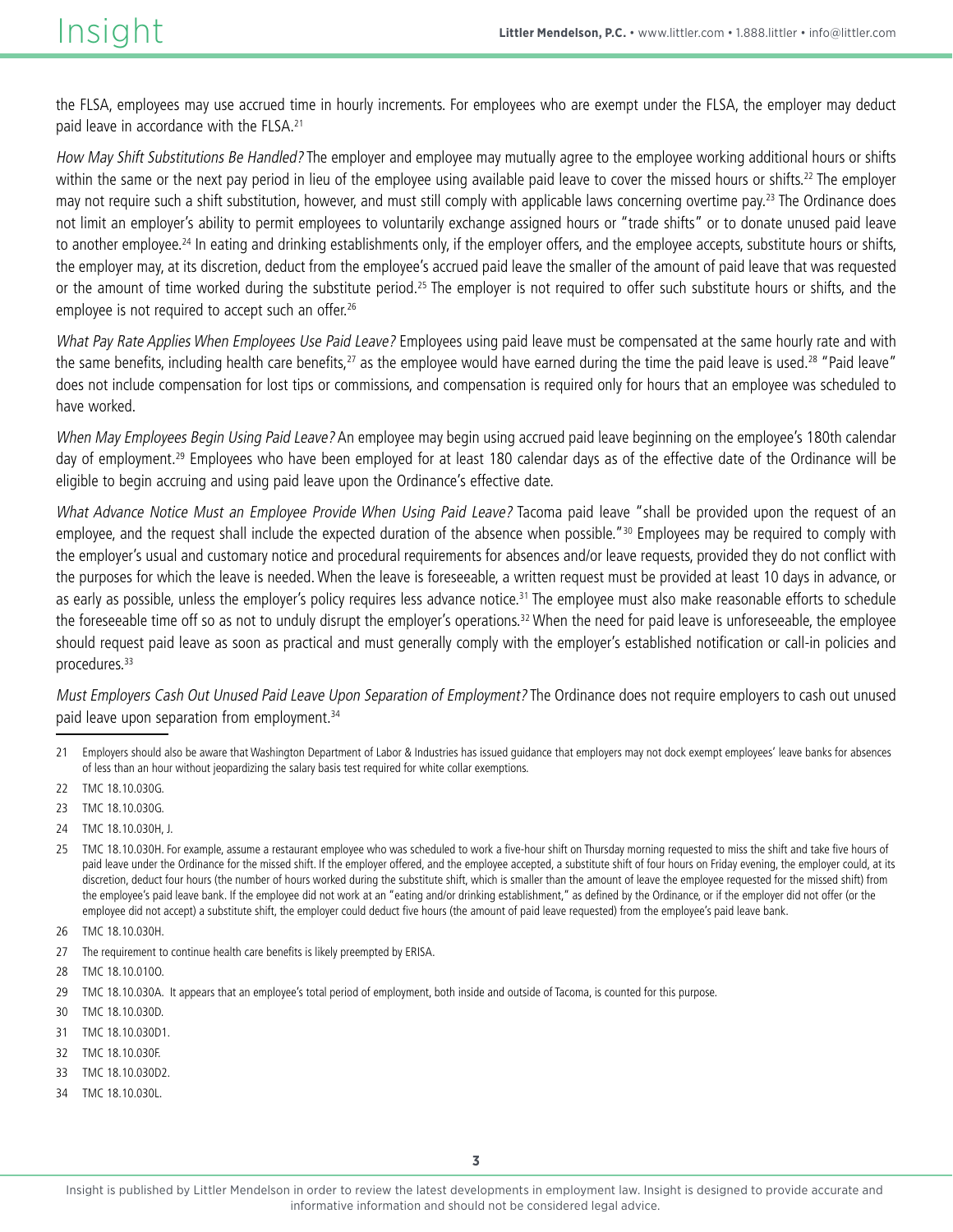What if an Employee Is Rehired? If an employee is rehired<sup>35</sup> within six months and within the same calendar year as the separation, previously accrued paid leave that had not been used must be reinstated. If at the time of the separation the employee was eligible to use paid leave (i.e., the employee had been employed by the employer for at least 180 calendar days), the employee upon rehire will be immediately eligible to use the reinstated paid leave. If the employment separation lasts more than six months, or if the restatement occurs within six months but not within the same calendar year, the employer is not required to reinstate the employee's paid leave, and the rehired employee is considered to have newly commenced employment for purposes of the Ordinance.<sup>36</sup>

May an Employer Use an Existing PTO Program to Comply? An employer with a combined or universal paid leave policy, such as PTO, or a "premium pay program," may use such policy to comply with the Ordinance<sup>37</sup> so long as the policy qualifies as a "premium pay program" (providing employees extra pay in lieu of benefits) and has been approved by the Finance Director of the City of Tacoma or satisfies the following requirements:

- The policy permits employees to use paid leave for the purposes and under the same conditions specified in the Ordinance;
- Employees accrue at least one hour of paid leave for every 40 hours worked;<sup>38</sup> and
- Employees are permitted to use at least 24 hours of paid leave per calendar year.<sup>39</sup>

Further, although not expressly addressed by the Ordinance, it is reasonable to assume an existing vacation policy or sick leave policy may be similarly modified to comply with the new law.

May Employers Provide More Generous Paid Leave Programs? The Ordinance specifies only the minimum requirements for a paid leave program applicable to employees working in Tacoma and does not prohibit employers from adopting or retaining a more generous paid leave program.<sup>40</sup>

Can Employers Frontload Paid Leave? The Ordinance permits, but does not require, employers to "loan" employees paid leave in advance of accrual. Advancing paid leave is subject to the terms and conditions established by the employer, which must address what happens in the event an employee separates from employment prior to accruing paid leave equivalent to the amount of advanced paid leave used by the employee.41 The Ordinance does not address whether loaning is equivalent to frontloading or whether employers may frontload in lieu of accrual and carryover.<sup>42</sup>

What Notice Must Employers Provide Employees Under the Ordinance? The Ordinance requires Employers to provide their employees with notice of their rights under the new law. This notice may be provided by displaying a poster that will be developed by the Finance Director of the City of Tacoma, by including the notice in an employee handbook or other written guidance to employees regarding employee benefits or leave rights, or by distributing a copy of the notice to new employees upon hiring. Employers may also distribute the notice electronically.<sup>43</sup> Employers must provide a written statement of paid leave available to each employee each time wages are paid. This information may be provided using any reasonable system, including electronically, but many employers will find it administratively desirable to include this information on employee paystubs.<sup>44</sup>

Can Employees Waive Their Rights Under the Ordinance? The requirements of the law may be waived in a collective bargaining agreement, provided the waiver is express, clear and unambiguous.45 Any other waiver of rights under the law is likely void.

- 40 TMC 18.10.020B.
- 41 TMC 18.10.0210G.
- 42 In most jurisdictions, employers that frontload paid leave do not have to comply with accrual and carryover provisions.
- 43 TMC 18.10.050.
- 44 TMC 18.10.030K.
- 45 TMC 18.10.090.

<sup>35</sup> This provision of the Ordinance would apply to an employee rehired to work for the same employer but at a different business location.

<sup>36</sup> TMC 18.10.020F.

<sup>37</sup> TMC 18.10.020E.

<sup>38</sup> The Ordinance does not address whether a combined or universal paid leave policy may frontload paid leave.

<sup>39</sup> The Ordinance does specify whether a combined or universal paid leave policy must permit employees who have carried over paid leave from a prior year to use a total of 40 hours of paid leave in the calendar year.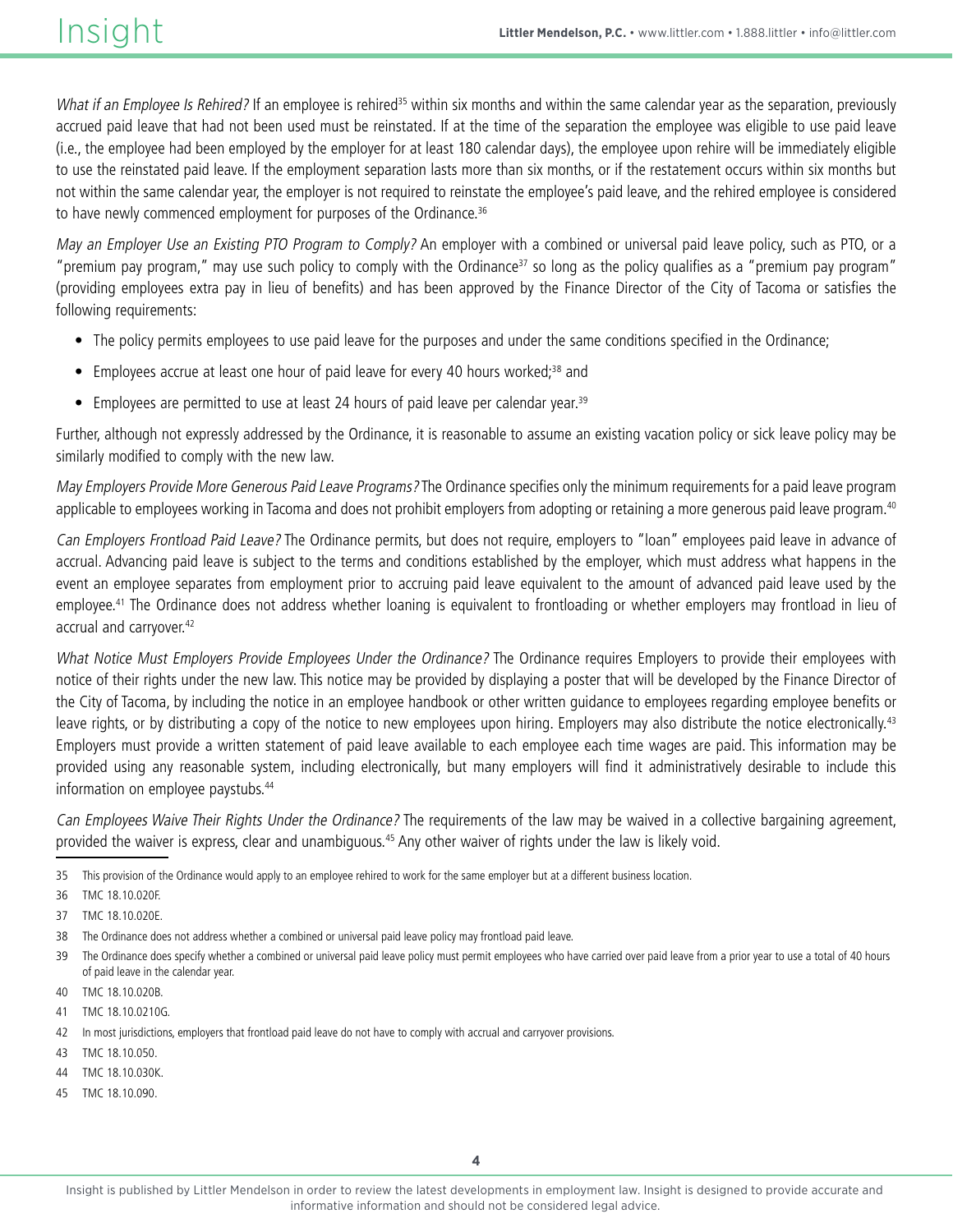How Must Employers Certify and Document Compliance? The City of Tacoma will require businesses to certify on their business license applications and annual renewals that they have a paid leave policy that complies with the Paid Leave Ordinance.<sup>46</sup> Employers must also retain paid leave records<sup>47</sup> for a period of three years, and such records will be subject to inspection by the Finance Director of the City of Tacoma upon at least five business days' notice. Employers must also make copies of such records available to employees upon request within a reasonable period of time. Where such records relate to medical information of employees or their family members, such records must be maintained separately from employee personnel files.

How Will the Ordinance Be Enforced? Complaints of alleged violations of the Ordinance may be made by submitting a written charge to the City of Tacoma. The Finance Director of the City of Tacoma may also file a charge alleging violation of the Ordinance.<sup>48</sup> To resolve any such complaints, the City of Tacoma will first attempt conciliation between the employer and employee.<sup>49</sup> If conciliation efforts fail, within 60 of days<sup>50</sup> of receipt of the charge, the City of Tacoma will issue either a Determination of Compliance or a Notice of Assessment and Citation. Employers that violate the Paid Leave Ordinance may be ordered to credit paid leave to the aggrieved employee, make a payment of paid leave to the aggrieved employee,<sup>51</sup> and/or pay a civil penalty in the amount of \$250. The civil penalty may be waived if the employer comes into compliance within 10 calendar days of the notice or demonstrates that its failure to comply with the Ordinance was due to reasonable cause and not willful neglect.52 If the citation and notice of assessment resulted from the employer's willful violation of the Ordinance, the Director may issue a civil penalty of \$250 or twice the total value of unpaid leave the employer failed to credit or pay to the employee, whichever is greater.<sup>53</sup> Such civil penalty may be waived if the employer has not previously been found to be in willful violation of the Ordinance and provides payment or credit, as applicable, to the employee within 10 business days of receipt of the Citation and Notice of Assessment.<sup>54</sup> The Ordinance does not create a private cause of action for employees to file suit against an employer.<sup>55</sup> An aggrieved party may request that the City of Tacoma conduct an administrative review of a Determination of Compliance or a Notice of Assessment and Citation, and the administrative review decision may thereafter be appealed to the Hearings Examiner for the City of Tacoma.<sup>56</sup>

Are Employees Protected Against Retaliation? It is a violation of the Ordinance for any person to interfere with any attempt to exercise a right under the Ordinance, or for an employer to take adverse action against an employee because the employee has in good faith, mistakenly or not, exercised rights protected by or alleged violations of the Ordinance.<sup>57</sup>

What's Next? The City of Tacoma has issued draft rules and a notice to employers and employees for public review and comment and is conducting public meetings during the spring and summer of 2015 as part of an outreach and education campaign expected to extend through the fall of 2015. Final rules are expected prior to the Ordinance's February 1, 2016, effective date.

What are the Key Differences Between the Seattle Paid Sick and Safe Time Ordinance<sup>58</sup> and the Tacoma Paid Leave Ordinance? Although the Tacoma Ordinance was modeled after the Seattle Ordinance, there are key differences between the ordinances, and additional distinctions may emerge once the City of Tacoma completes the rulemaking process.

- 54 TMC 18.10.070C4.
- 55 TMC 18.10.070C6.
- 56 TMC 18.10.070D.
- 57 TMC 18.10.040.

<sup>46</sup> TMC 18.10.060.

<sup>47</sup> Such records must document hours worked by employees in the City of Tacoma, accrued paid leave, and used paid leave. TMC 18.10.060B.

<sup>48</sup> TMC 18.10.070.

<sup>49</sup> TMC 18.10.070.

<sup>50</sup> The Director may extend the response date by providing written notice to the parties of the extension. TMC 18.10.070C1.

<sup>51</sup> The assessment of paid leave to be paid to the aggrieved employee may not include any amounts owed more than three years before the filing date of the charge but shall include interest assessed at 1% per month. TMC 18.10.070C3.

<sup>52</sup> TMC 18.10.070C4.

<sup>53</sup> TMC 18.10.070C4.

<sup>58</sup> Chapter 14.16, Seattle Municipal Code.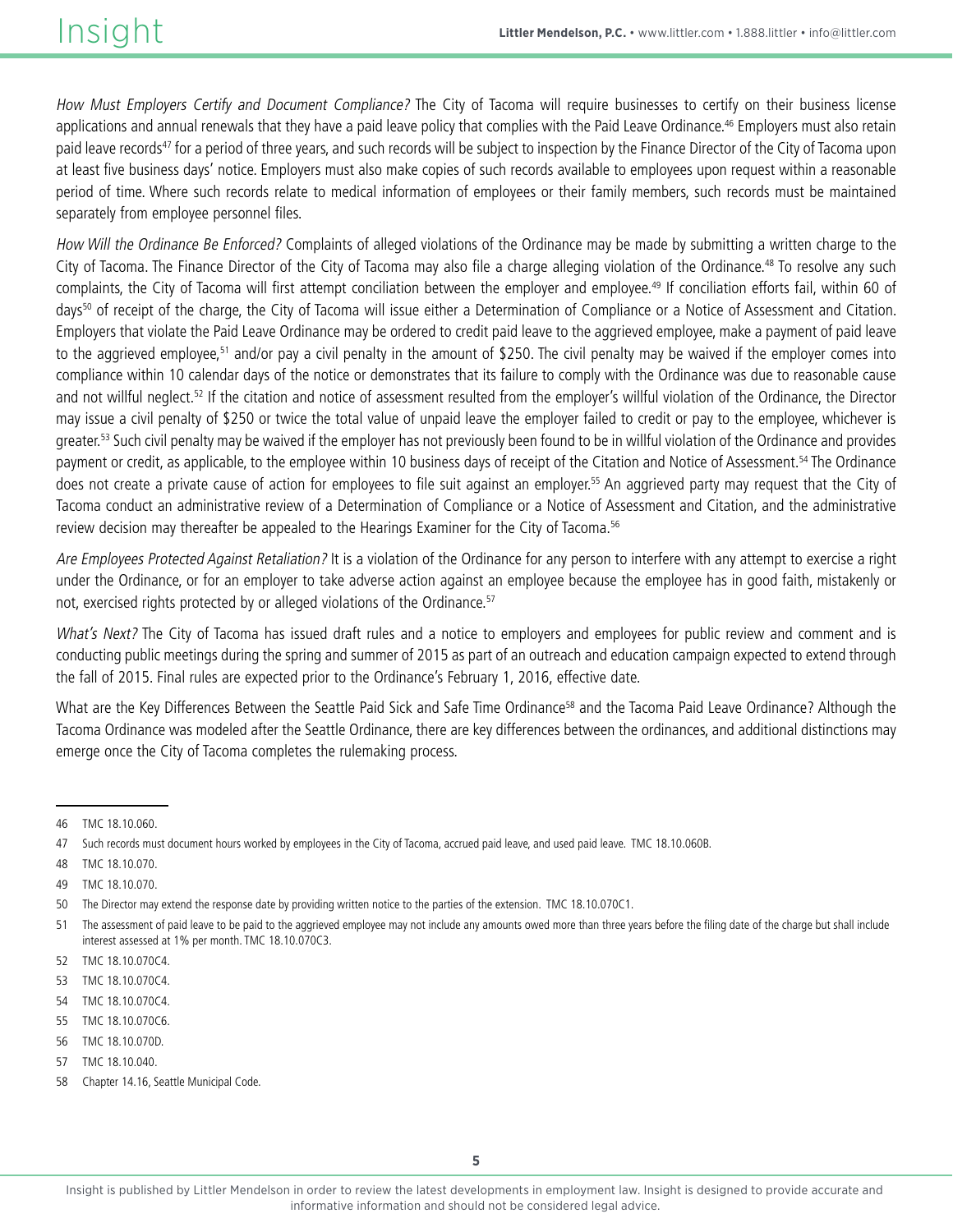| <b>Topic</b>                | <b>Tacoma Ordinance</b>                                                                                                                                                                                                                                                                         | <b>Seattle Ordinance</b>                                                                                                                                                                                                            |
|-----------------------------|-------------------------------------------------------------------------------------------------------------------------------------------------------------------------------------------------------------------------------------------------------------------------------------------------|-------------------------------------------------------------------------------------------------------------------------------------------------------------------------------------------------------------------------------------|
| <b>Accrual Rates</b>        | The accrual rate is uniform for all employers<br>regardless of employer size. <sup>59</sup>                                                                                                                                                                                                     | The accrual rate varies depending upon<br>employer tier size. <sup>60</sup>                                                                                                                                                         |
| <b>Accrual Caps</b>         | Accrual is capped at 24 hours per calendar<br>year. <sup>61</sup>                                                                                                                                                                                                                               | There is no cap on accrual. <sup>62</sup>                                                                                                                                                                                           |
| Usage Caps                  | Employers may impose usage caps depending<br>upon whether an employee has carried over<br>unused paid leave from a prior year (usage<br>may be capped at 40 hours in a calendar<br>year) or not (usage may be capped at 24<br>hours in a calendar year). <sup>63</sup>                          | Employers may impose usage caps depending<br>upon employer tier size. <sup>64</sup> An employee's<br>carryover of paid time from a prior year does<br>not affect the employer's ability to cap usage.                               |
| "Calendar Year"             | Employers may define the "calendar year"<br>to use for purposes of complying with the<br>Ordinance. "Calendar year" means the<br>12-month period beginning January 1; the<br>12-month period beginning on the date<br>of hire; or the fiscal year, as elected by the<br>employer. <sup>65</sup> | "Calendar year" means the period of a year<br>beginning January 1 and ending December<br>31 and is <b>not</b> interchangeable with a fiscal<br>year or rolling year that is different than this<br>definition. <sup>66</sup>        |
| Occasional Work Within City | An employee who performs work in Tacoma<br>on an "occasional basis" <sup>67</sup> is covered only if<br>the employee performs more than 80 hours<br>of work in Tacoma in a calendar year. <sup>68</sup>                                                                                         | An employee who is based outside of<br>Seattle and performs work in Seattle on an<br>"occasional" basis is covered only if the<br>employee performs more than 240 hours of<br>work in Seattle within a calendar year. <sup>69</sup> |
| Rehiring                    | Previously accrued, unused paid leave must<br>be reinstated for an employee who is rehired<br>within <b>six</b> months <b>and</b> within the same<br>"calendar year."70                                                                                                                         | Previously accrued, unused paid time must<br>be reinstated for an employee who is rehired<br>within seven months. <sup>71</sup>                                                                                                     |

- 59 TMC 18.10.020A.
- 60 SMC 14.16.020B.
- 61 TMC 18.10.020A.
- 62 Frequently Asked Questions: City of Seattle Paid Sick Time and Safe Time Ordinance, No. 6.
- 63 TMC 18.10.030B.
- 64 SMC 14.16.020C.
- 65 TMC 18.10.010C.
- 66 SHRR 70-010(3).
- 67 The Ordinance does not define "occasional basis." If the Ordinance were interpreted to follow the Seattle Sick and Safe Time Ordinance, an "occasional basis" employee would mean an employee based outside of Tacoma.
- 68 TMC 18.10.010J.
- 69 SMC 14.16.010.
- 70 TMC 18.10.020F.
- 71 SMC 14.16.020L.